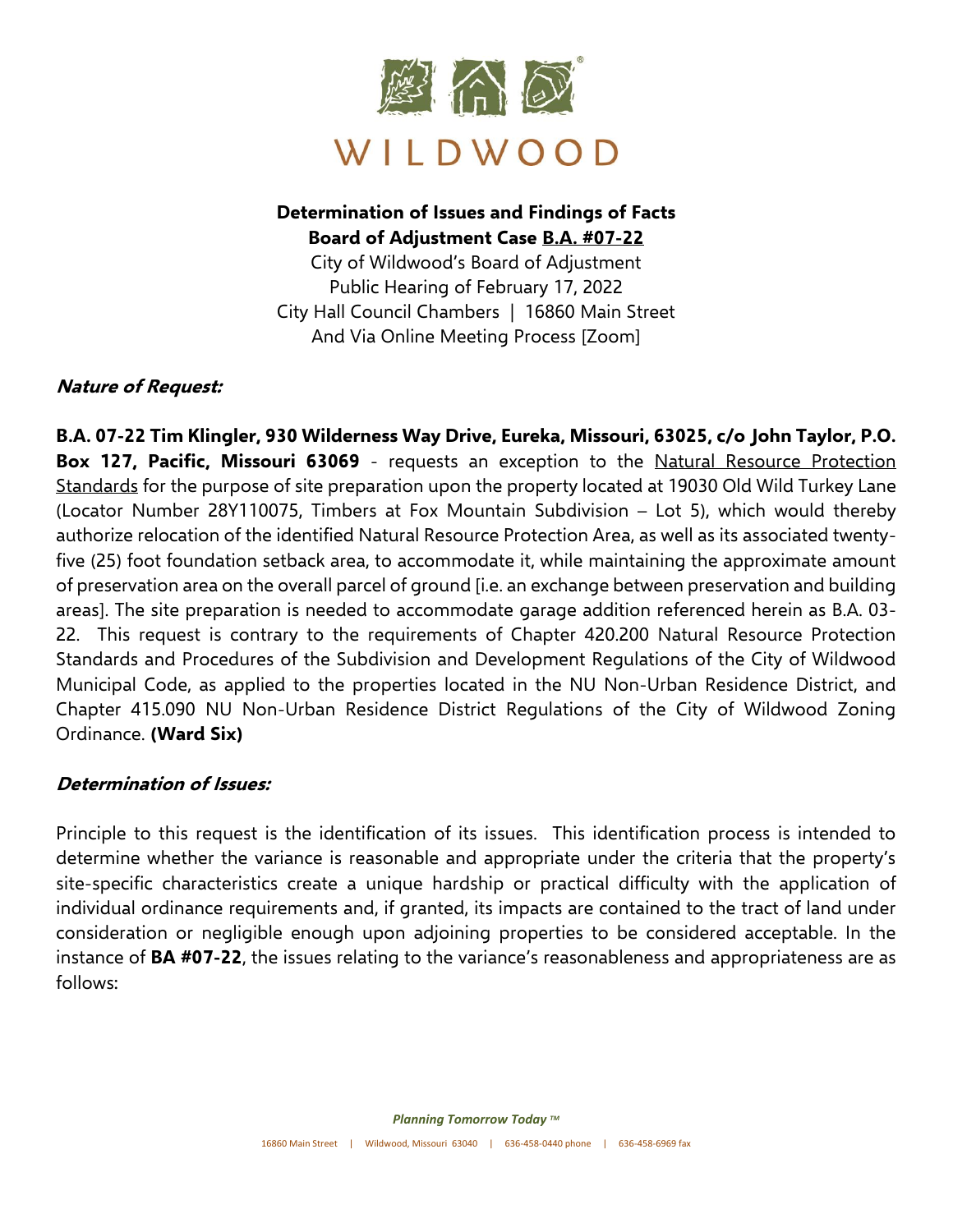### **General Site and Area Conditions**

- 1. The subject site of this request is a six point eight (6.8)-acre parcel of ground located on a hilltop summit, and part of the large-lot residential subdivision consisting of eight (8) lots, Timbers at Fox Mountain Subdivision (formally named Wild Turkey Lane). This subdivision is located on the north side of Model Realty Road, west of Fox Creek Road, in the far southwestern corner of Wildwood.
- 2. The lot sizes in this subdivision range from six point six (6.6) acres to almost nineteen (19) acres in area, with almost sixty-four (64) acres of the overall site's almost seventy-eight (78) acres being protected. This density is well-under what is permitted by the underlying zoning district.
- 3. The individual lots in this subdivision are to be served by household treatment systems located on each property.
- 4. The northeastern portion of the subject parcel of ground contains a small portion of the terminating cul-de-sac for Old Wild Turkey Lane, which is a forty (40) foot wide privately maintained roadway by the Homeowners Association of this residential subdivision.
- 5. The subject property, identified on the plat as Lot 5 of the Timbers at Fox Mountain Subdivision, is zoned NU Non-Urban Residence District and vacant at this time. This zoning district designation establishes certain areas on the lot, where building and structures cannot be located (setbacks), along with the disturbance/preservation requirements established by the Natural Resource Protection Standards, which is represented upon the Record Plat of the subdivision approved by the Wildwood City Council, per Ordinances #1336 and #2229.
- 6. The physical characteristics of this area are typical for this portion of Wildwood, in that, the vacant subject lot is almost entirely treed and has over one hundred and fifty (150) feet of relief, indicative of its difficult slope. The highest elevations are located around the cul-de-sac.
- 7. The subject site was platted by the City of Wildwood and is governed by the regulations and procedures of the Natural Resource Protection Standards of the Subdivision and Development Regulations. These standards establish the 'Final Resource Protection Line,' and an accompanying twenty-five (25) foot foundation setback on the lot, which is platted as part of the overall subdivision. These standards specify where development on a lot can occur and areas on the same where no disturbance is allowed.
- 8. The twenty-five (25) foot setback from the 'Final Resource Protection Line' is intended to limit the placement of the building's foundation to a reasonable distance from the preserved area of the lot, while allowing grading and the construction of accessory structures, such as pools, decks, and outbuildings, to occur within it.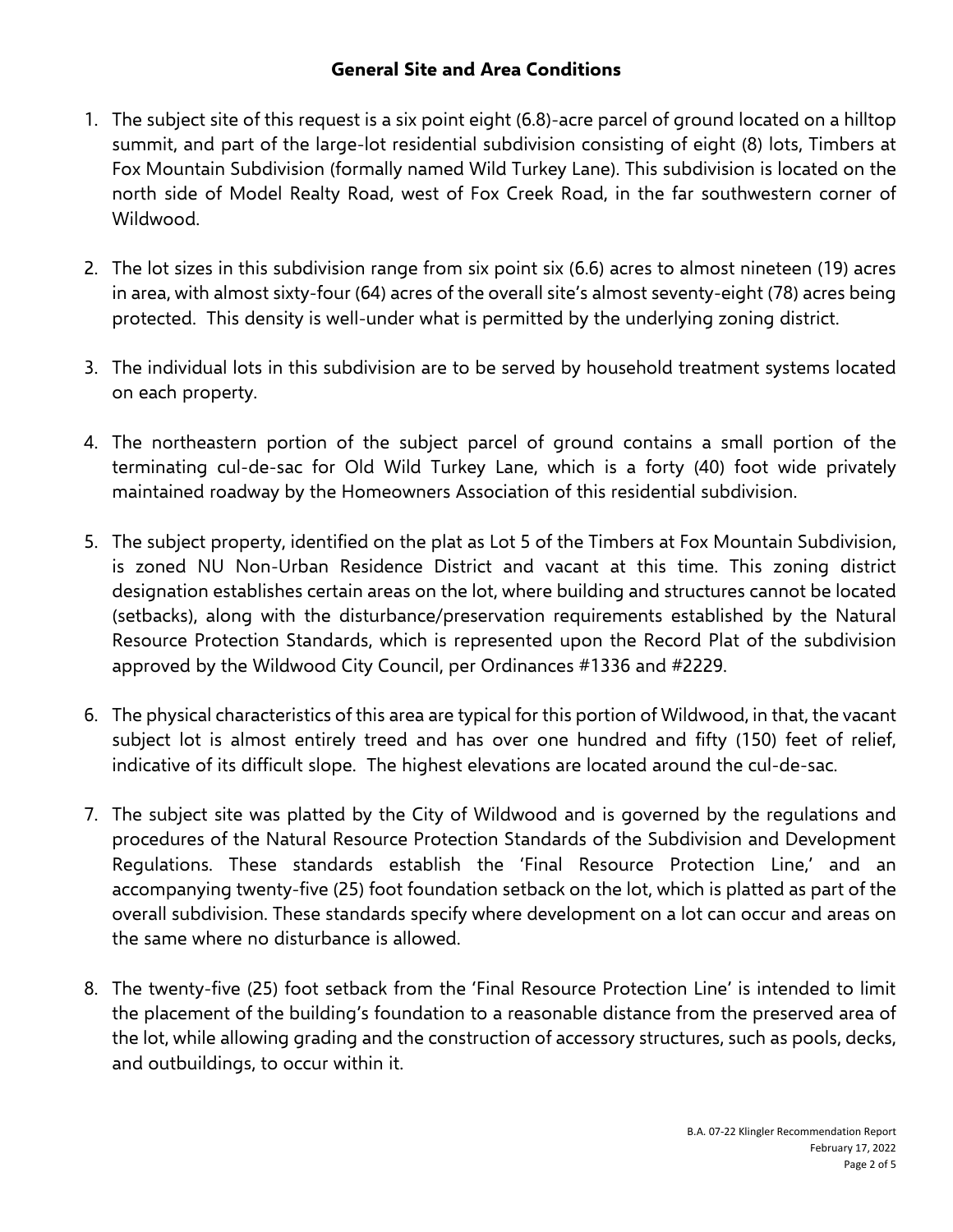- 9. The intent of the Natural Resource Protection Standards is to protect those areas of the site that are most susceptible to erosion due to development practices and preserve other locations on the property where stormwater runoff naturally drains to avoid potential problems with their alteration, while allowing use of appropriate portions of the tract of land due to their soil depth, shape, content (attributes and restrictive layers), and slope.
- 10. The development of these regulations were prompted by conditions that existed at the time of the City's incorporation, and verified by an eminent soil scientist from the University of Missouri – Columbia, which were causing degradation of watersheds and related ecosystems, loss of private property, and damage to public infrastructure.
- 11. The Natural Resource Protection Standards have been applied to a number of residential subdivisions, like Timbers at Fox Mountain, since its adoption in 1996.
- 12. The City of Wildwood mandates the requirements relating to the Natural Resource Protection Standards be included on the Record Plat and within the Trust Indentures, before any lot can be sold.

### **Current Request**

- 13. This request pertains to proposed grading within the building setback area and Natural Resource Protection Area of this subject lot, with the intent of making the buildable area of it more accessible. The petitioner is proposing an equal swap of buildable areas and Natural Resource Protection Areas, which would result in no net loss of Natural Resource Protection Area.
- 14. This request is related to a variance that is also being sought for the lot (Lot 6) located at 19023 Old Wild Turkey Lane (see B.A. 03-22), involving the construction of a single-family dwelling, inclusive of an attached three-car garage, on the subject lot. The garage, where proposed to be placed, is located within the twenty-five (25) foot setback of the Natural Resource Protection Area, and the associated grading intrudes into the protected area, as well as the side yard setback. The intent of this request is to allow an equal exchange of building area and Natural Resource Protection Area, while accommodating the proposed improvements.
- 15. The Department of Public Works has visited both sites to review their characteristics in association with the proposed grading in the setback and has no objections to the work. It was commented at this visit that it could potentially be less impactful to do this grading as one (1) occurrence versus two (2) separate occurrences.

### **Correspondences and Previous Actions**

16. The site was duly posted in accordance with City code requirements, including the placement of a sign on the property, an advertisement in a newspaper, and a posting at City Hall. Along with these notifications, a direct mailing was sent to surrounding properties advertising the request.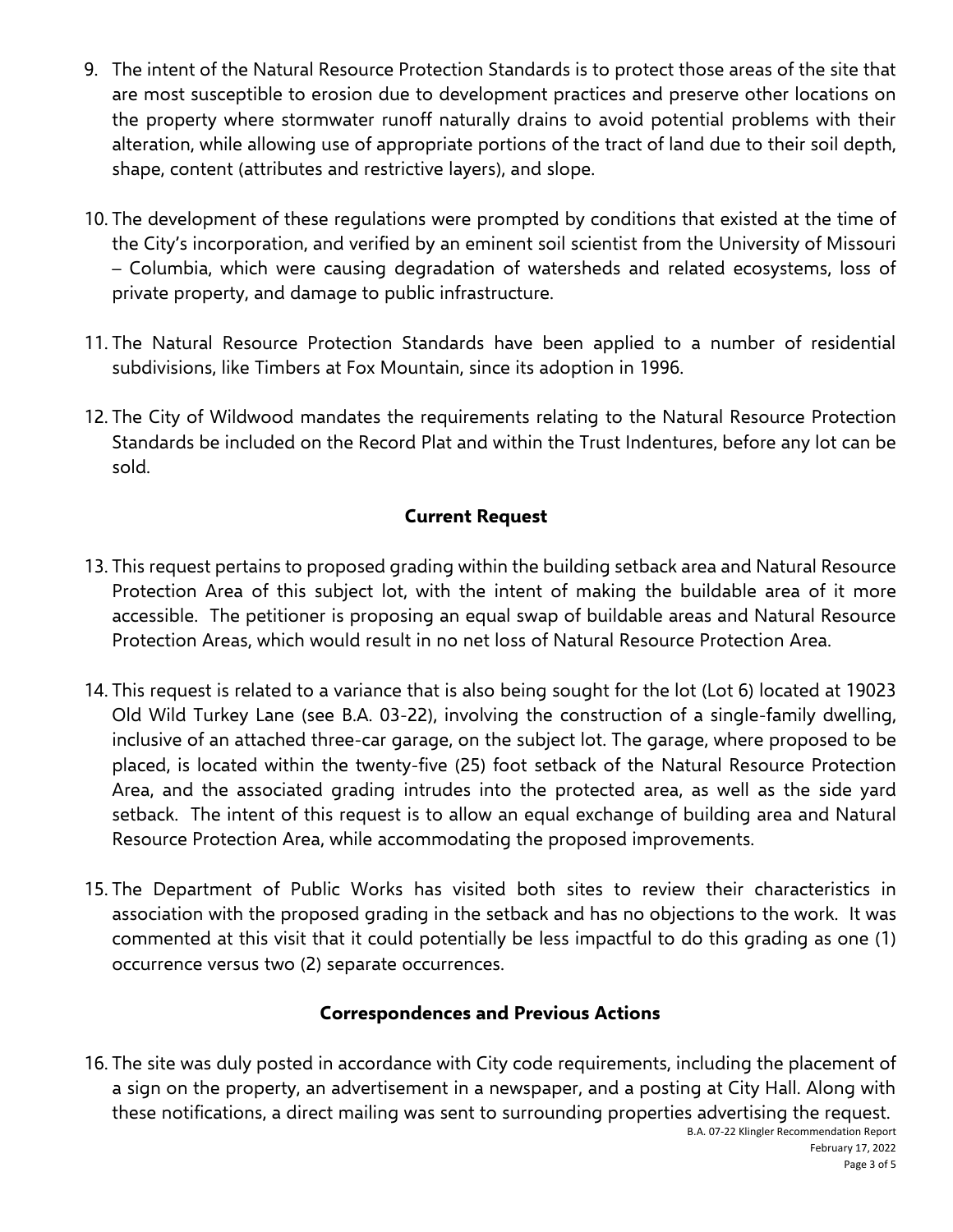- 17. The applicants submitted approval of the variance request from the subdivision Trustees, as part of their application. The Department of Planning has received one (1) public comment in opposition to said request, at the time of the writing of this report.
- 18. Given no other lots have yet been developed in the Timbers at Fox Mountain Subdivision, there is no record of previously approved or denied variances.

# **Findings of Fact:**

The Department of Planning has reviewed this request with regard to the criteria established for its approval or denial, i.e. site characteristics, which render a unique hardship or a practical difficulty and impacts on adjoining properties, and believes this request **does meet** the requirements set forth to be considered reasonable and appropriate. This position is premised upon a number of site-specific findings. These findings are as follows:

- 1. The significant amount of slope that exists on the lot presents a practical difficulty in accessing the buildable portion of it.
- 2. The Natural Resource Protection Standards do allow for some flexibility. In this case, there is an equal exchange of buildable area with Natural Resource Protection Area, and its associated twenty-five (25) foot setback area, being proposed. The proposed new area is located farther back into the lot and away from areas of disturbance, which potentially has a greater ecological value. Furthermore, the overall subdivision was designed for a residential density well-below what is permitted by the underlying zoning district, helping to minimize the environmental impact of this type of exchange to the surrounding area, which will result in no net loss in protected acreage.
- 3. The impact to other surrounding properties in the area is minimal from a privacy and aesthetic standpoint, given the secluded location and large size of both lots.
- 4. The proposed grading could potentially be less impactful to the environment in one (1) occurrence versus two (2) separate occurrences, as referenced by the City's Department of Public Works.

### **Recommendation:**

Considering the above-listed Findings of Fact, the Department recommends the Board of Adjustment approve the requested variance, as submitted by the petitioner, with the following Conditions of Approval: